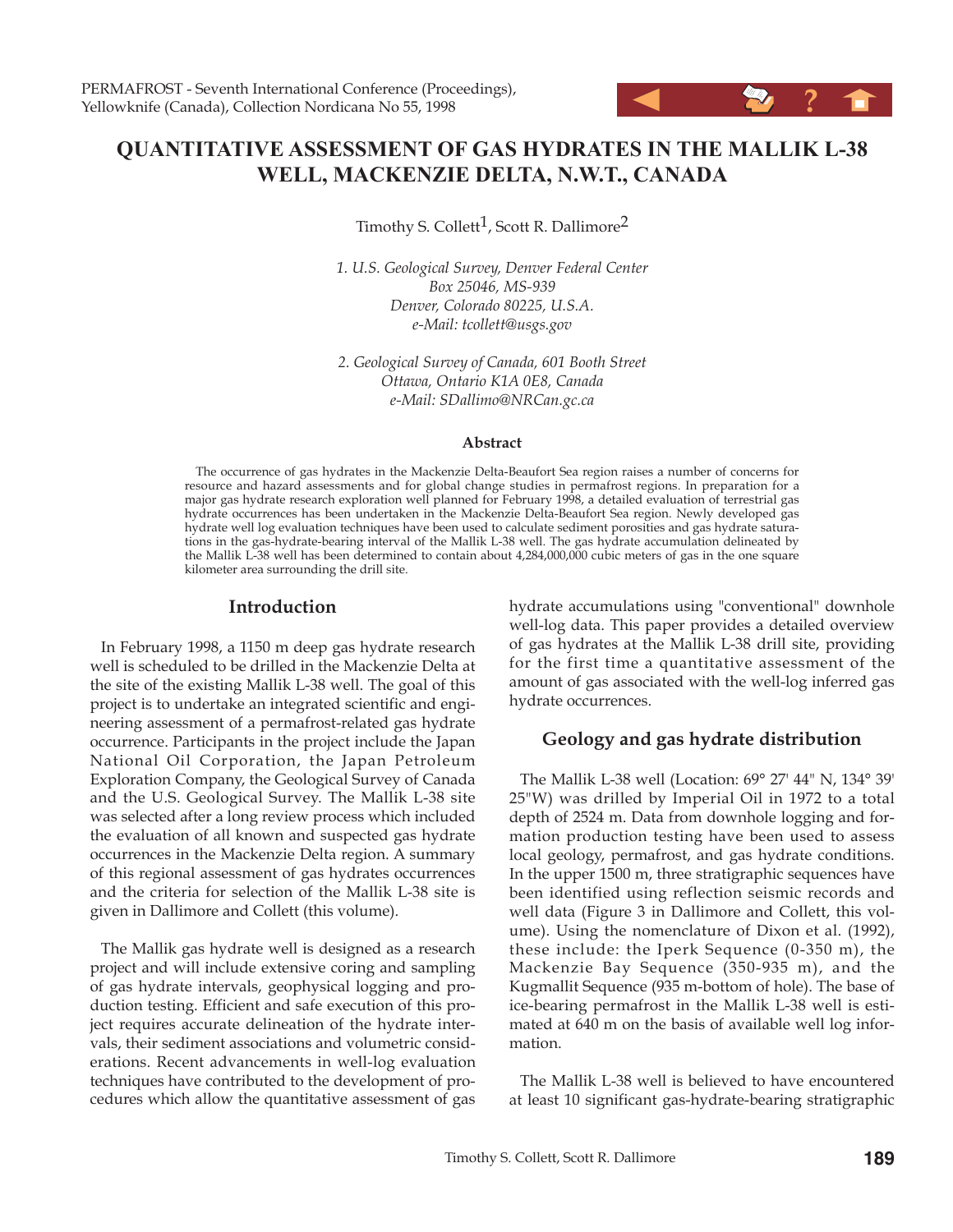units (Table 1; Figure 1). The presence of gas hydrates was inferred on the bases of the following observations: (1) While drilling the suspected gas-hydrate-bearing units, large amounts of gas were released into the borehole, which is indicative of gas-hydrate-bearing sediments. (2) The inferred gas-hydrate-bearing units also exhibited very high acoustic velocities and electrical resistivities on the recorded downhole logs which also indicates the presence of gas hydrate. (3) Low reservoir pressures and slow pressure responses during production test (Production Test-2: 915-918 m) of the inferred gas-hydrate-bearing units were also interpreted to indicate the presence of gas hydrates. Bily and Dick (1974) concluded that each of the gas-hydrate-bearing units contained substantial amounts of gas hydrate. However, no attempt was made to quantify the amount of gas hydrate or associated free gas that may been trapped within the log-inferred gas hydrate occurrences.

# **Downhole logging program**

Within petroleum wells drilled in the Arctic, the permafrost and gas-hydrate-bearing intervals are usually drilled and cased before drilling to greater depths. The Mallik L-38 well was drilled in a similar fashion, how-



*Figure 1. Downhole log data from the Mallik L-38 well. Data shown include the natural gamma ray log from the GR tool, neutron porosity data from the SNP, bulk density from the FDC, deep-reading electrical resistivity data from the DIL, and acoustic velocity data from the BHC. Also shown are the depths of the gas-hydrate-bearing stratigraphic units (Table 1).*

*Table 1. Depths and thickness of the log inferred gas-hydrate-bearing stratigraphic units in the Mallik L-38 well.*

| Hydrate unit             | Depth from Thickness<br>ground surface $(m)$ | (m)   |
|--------------------------|----------------------------------------------|-------|
|                          | 810.1-817.0                                  | 6.9   |
| $\overline{2}$           | 880.0-905.4                                  | 25.4  |
| 3                        | 910.3-925.5                                  | 15.2  |
| $\overline{\mathcal{A}}$ | 936.5-948.1                                  | 11.6  |
| 5                        | 951.1-954.5                                  | -3.4  |
| 6                        | 963.3-973.4                                  | 10.1  |
| 7                        | 978.6-987.7                                  | 9.1   |
| 8                        | 1003.2-1006.3                                | 3.1   |
| 9                        | 1066.9-1073.7                                | 6.8   |
| 10                       | 1082.2-1102.3                                | 20.1  |
|                          | <b>Total thickness</b>                       | 111.4 |

ever, most of the well-log inferred gas-hydrate-bearing units in the Mallik L-38 well are below the depth of the 'permafrost' casing which was set at a depth of 896.8 m. Before running this 13 3/8 inch casing, the permafrost and several gas-hydrate-bearing units above 897 m were surveyed with dual-induction-laterolog (DIL), gamma ray (GR), and borehole compensated acoustic transit-time (BHC) well logging devices (Figure 1). The remaining gas-hydrate-bearing units were drilled and the well was advanced to a depth of 1,843 m, which took a total of about 22 days to complete. The sub-permafrost section was also surveyed with dual-inductionlaterolog (DIL), gamma ray (GR), and borehole compensated acoustic transit-time (BHC) well logging devices (Figure 1). In addition, a compensated formation density (FDC) and a sidewall neutron porosity (SNP) tool were also used to log the sub-permafrost section of the Mallik L-38 well (Figure 2). The extended period of drilling subjected the gas-hydrate-bearing units within the sub-permafrost section of the Mallik L-38 well (below 897 m) to significant thermal disturbance, which caused the gas hydrates within the formation near the wellbore to disassociate. The breakdown of the in situ gas hydrates caused significant borehole stability problems which contributed to the development of large borehole "washouts" within the subpermafrost gas-hydrate-bearing units. The quality of the log measurements in the Mallik L-38 well were moderately to severely degraded by the size and rugosity of the borehole. The borehole compensated acoustic transit-time (BHC) well log from the sub-permafrost gas-hydrate-bearing units (below 897 m) is severely affected by the presence of free gas and exhibits "cycleskipping." Thus data from the acoustic transit-time (BHC) log in the Mallik L-38 well could not be used for quantitative analyses. An additional limitation of the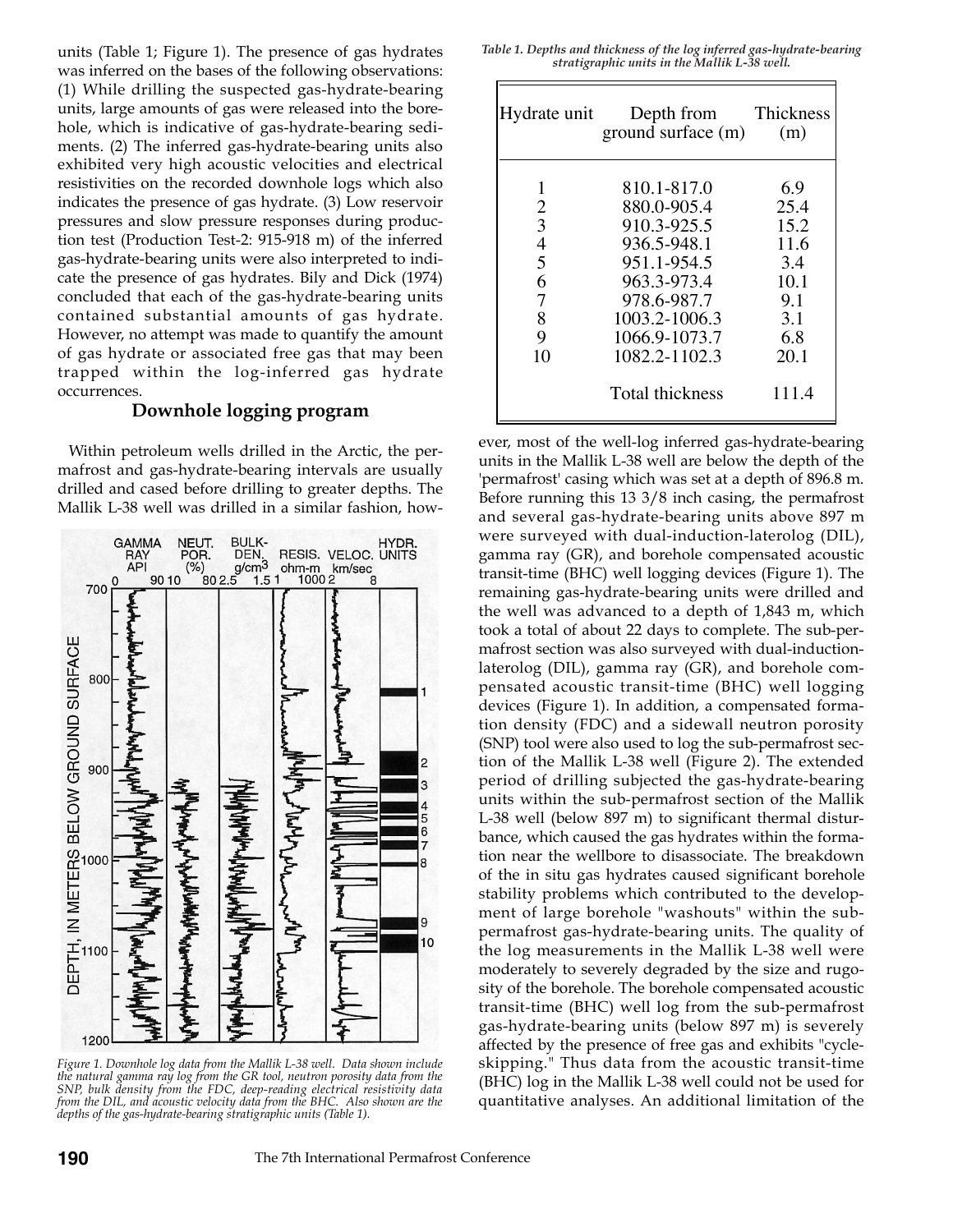Mallik L-38 well logging program was the lack of density or neutron porosity log surveys from the shallow (above 897 m; Figure 1) gas-hydrate-bearing units located above and at the top of the main gas-hydrate section.

The subsurface depths used in this paper were fixed by subtracting 8.99 m (height above ground surface of the Kelley bushing on the drilling rig) from the downhole measured log depths.

#### **Sediment porosities**

In the Mallik L-38 well, we have attempted to use data from the compensated formation density and neutron porosity logs to calculate sediment porosities. The compensated formation density log measurements of bulk



*Figure 2. Sediment porosities derived from the downhole density log (FDC) in the Mallik L-38 well. These two density-porosity logs were calculated with the standard density-porosity relation (Equation 1) and a modified three component density-porosity equation (Equation 2) (Collett, 1998).*

density in the sub-permafrost (below a depth of about 897 m) part of the Mallik L-38 well (Fig. 1) are highly variable with depth. The density log (Fig. 1) is characterized by numerous thin low density zones, ranging in thickness from 2 to 4 meters. It is possible that these low density zones, with measured bulk densities of 1.8 g/cm3 and lower, may contain coal. However, it is possible, but not likely, that these low density log measurements could be caused by "massive" gas hydrate occurrences. The unedited bulk density (rb) log measurements were used to calculate sediment porosities  $(\emptyset)$  in the Mallik L-38 well using both the standard densityporosity relation (Equation 1) and a modified density equation (Equation 2) that has been developed for a three component system (water, hydrate, matrix) (Collett, 1998):

$$
\varnothing = \frac{\rho_m - \rho_b}{\rho_m - \rho_w} \tag{1}
$$

$$
\rho_{b} = (1 - \emptyset) \rho_{m} + (1 - S_{h}) \emptyset \rho_{w} + S_{h} \emptyset \rho_{h}
$$
 [2]

 $\varphi_b$  = bulk density, g/cm<sup>3</sup>  $\rho_m$  = matrix density, g/cm<sup>3</sup>  $\rho_w$  = water density, g/cm<sup>3</sup>  $\rho_h$  = hydrate density, g/cm<sup>3</sup>  $S_h$  = hydrate saturation, decimal %  $\emptyset$  = porosity, decimal %

In both equations, the density of the formation waters ( $\rho$ w) was assumed to be constant and equal to 1.00  $g/cm<sup>3</sup>$  and the grain/matrix densities ( $\rho$ m) were assumed to equal 2.65  $g/cm<sup>3</sup>$ . In Equation 2, the density of gas hydrate ( $\rho$ h) was assumed to be 0.9 g/cm<sup>3</sup> and gas-hydrate saturations (*S*h) were determined from the Archie "Quick Look" method which will be discussed in the next section of this paper. However, it should be noted that the "quick look" Archie log analysis technique is not dependent on knowing porosities. The density log porosities in the gas-hydrate-bearing units of the Mallik L-38 well calculated using the standard density-porosity relation (Equation 1) average about 37% (Figure 2). However, the density log porosities in the gas-hydrate-bearing units of the Mallik L-38 well, calculated using the modified three component density relation (Equation 2), average about 35% (Figure 2). Under most conditions, the bulk density  $(\rho b)$  of a waterbearing formation is almost identical to the bulk density  $(\rho b)$  of a gas-hydrate-bearing formation as measured by borehole density logs. At high porosities and high gas hydrate saturations, however, the standard density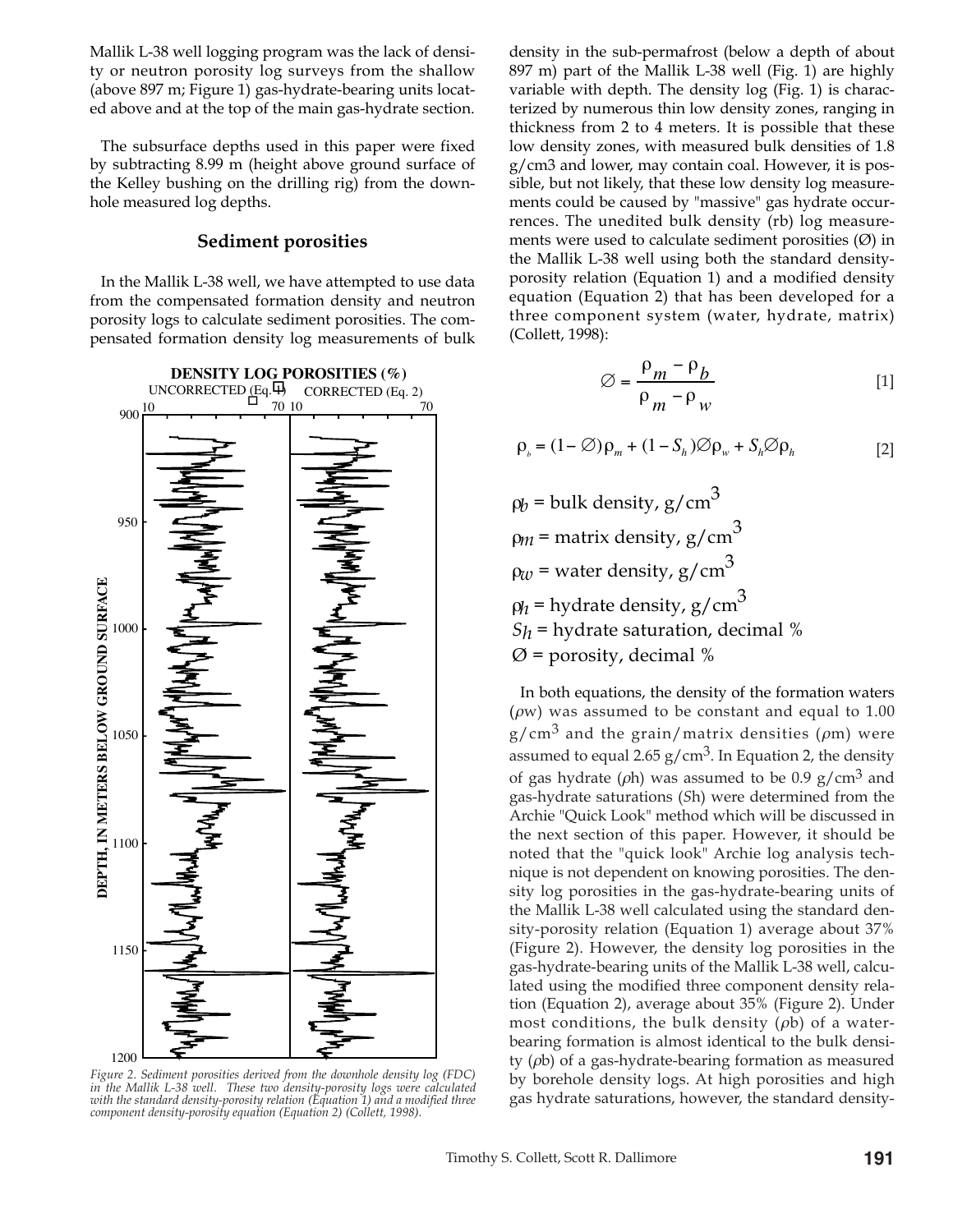porosity relation (Equation 1) yields high "apparent" porosities that need to be corrected.

Because of poor borehole conditions, the sidewall neutron porosity log from the Mallik L-38 well (Figure 1) was severely degraded and was disregarded in this study.

## **Gas hydrate saturations**

In the following section we have used electrical resistivity data from the dual induction log in Mallik L-38 well to quantify the amount of gas hydrate within the logged and tested gas hydrate accumulation in the Mallik area. Two unique forms of the Archie relation (Archie, 1942) have been used to calculate water saturations (S*w*) [gas hydrate saturation (S*h*) is equal to (1.0 Sw)] from the available electrical resistivity log data in the Mallik L-38 well. The first resistivity log approach used to assess gas hydrate saturations (S*h*) in the Mallik L-38 well is based on the modified "quick look" Archie log analysis technique that compares the resistivity of water saturated and hydrocarbon-bearing sediments:

$$
S_W = \left(\frac{R_O}{R_t}\right)^{\frac{1}{n}}\tag{3}
$$

 $R_t$  = formation resistivity (from log), ohm-m  $R_0$  = resistivity of the 100% water-saturated section, ohm-m

 $S_{\mathcal{W}}$  = water saturation, decimal %

*n* = empirically derived parameter

This modified "quick look" Archie relationship is based on the following logic: if the pore space of a sediment is 100% saturated with water, the deep reading resistivity device will measure the resistivity of the 100% water saturated sedimentary section  $(R<sub>o</sub>)$ . This measured  $R_0$  value is considered to be a relative baseline from which hydrocarbon saturations can be determined within nearby hydrocarbon-bearing intervals. In order to calculate  $R_0$  for the gas-hydrate-bearing stratigraphic units in the Mallik L-38 well, we used the log measured deep resistivities from a series of apparent water saturated units both above and below the log inferred gas-hydrate-bearing units, which yielded a *Ro* of 3.5 ohm-m. Laboratory experiments of different sediment types have yielded a pooled estimate for n of 1.9386 (reviewed by Pearson et al., 1983). Knowing Rt,  $R_{\rho}$ , and n, it is possible to use the modified "quick look"

Archie relationship to estimate water saturations. In Figure 3, the results of the "quick look" Archie calculations are shown as a water saturation (*Sw*) log trace for the sub-permafrost portion of the Mallik L-38 well. The "quick look" Archie approach yielded an average water saturation  $(S_{uv})$  for the gas-hydrate-bearing stratigraphic units (Table 1, Figure 1) in the Mallik L-38 well of 41%.

The next resistivity approach used to assess gashydrate saturations in Mallik L-38 well is based on the "standard" Archie equation:

$$
S_W = \left(\frac{aR_W}{\varnothing m_{R_t}}\right)^{\frac{1}{n}}
$$
 [4]

 $R_t$  = formation resistivity (from log), ohm-m *a* = empirically derived parameter  $R_w$  = resistivity of formation water, ohm-m  $f =$  porosity, decimal % *m* = empirically derived parameter  $S_w$  = water saturation, decimal % *n* = empirically derived parameter

In the Mallik L-38 well, the porosity data needed for the "standard" Archie equation were derived from the available downhole density log and the modified threecomponent density porosity equation (Equation 2). In addition to porosity, the "standard" Archie relation also requires as input the value of the empirical Archie constants (*a*, *m*, and *n*), the resistivity of the in situ pore waters (Rw), and the resistivity of the formation (Rt) which is obtained from the deep resistivity log (Figure 1).

We were unable to calculate reasonable values for the empirical Archie constants (*a* and *m*) from the available porosity and resistivity log data. Therefore, we have used the so called "Humble" values for the *a* (0.62) and *m* (2.15) Archie constants which are considered applicable for granular matrix systems (reviewed by Collett, 1998). The value of the empirical constant n was assumed to be 1.9386 as determined by Pearson et al., (1983). The resistivity of pore waters (Rw) are mainly a function of the temperature and the dissolved salt content of the pore waters. It has been determined that the pore water salinity of the formation water in the Mackenzie Delta-Beaufort Sea region, within the depth range from 200 to 2,000 m, is approximately 10 ppm (Dallimore and Collett, this volume). However, pore water salinity data from the analyses of interstitial water samples collected from formation production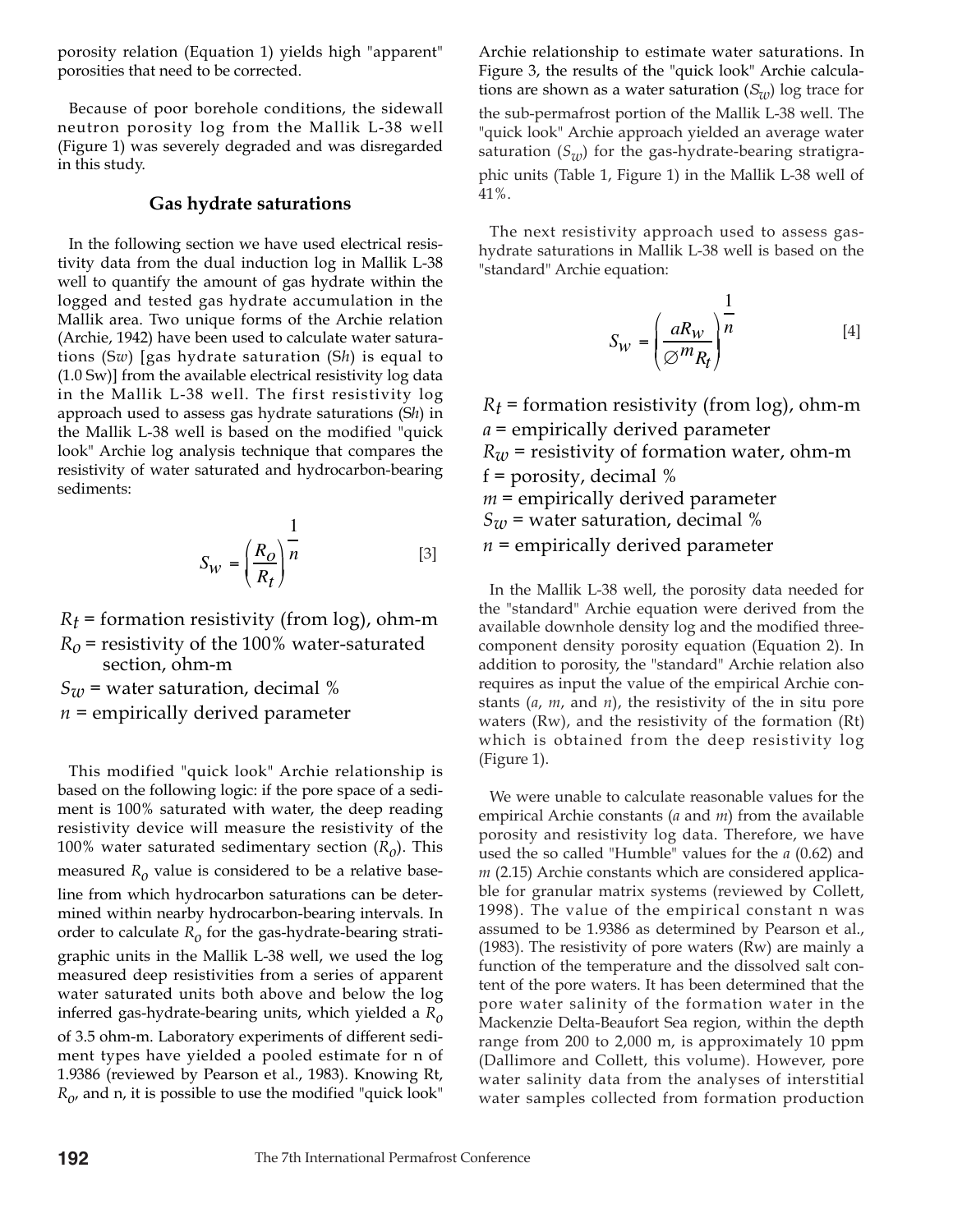

*Figure 3. "Standard" and "quick look" Archie derived water saturations (Sw) [gas-hydrate saturation (Sh) is equal to (1.0-Sw)] calculated from the downhole electrical resistivity log in the Mallik L-38 well.*

tests in the gas-hydrate-bearing section of the Mallik L-38 well yielded an average value of 25 ppt. It is possible that solute exclusion during gas hydrate formation has locally enriched the pore water salinities within the gas-hydrate-bearing units of the Mallik L-38 well. Therefore, the higher pore water salinity of 25 ppt calculated from the production test water samples likely represents in situ salinity of the pore waters in the Mallik L-38 well. Formation temperature data in the Mallik L-38 well are available from downhole temperature surveys in nearby wells which yield a subpermafrost geothermal gradient of 2.7°C/100m and a base of ice-bearing permafrost (640 m) temperature of -1.0°C. Arps formula (reviewed by Collett, 1998) was used to calculate the pore-water resistivities (Rw) in the Mallik L-38 well from the assumed interstitial water salinity of 25 ppt and the measured formation temperatures. The calculated pore water resistivities (Rw) within the sub-permafrost sedimentary section of the Mallik L-38 well ranges from about 0.30 to 0.38 ohm-m. Given the Archie constants (*a*, *m,* and *n*) and pore water resistivities  $(R_w)$ , we can now calculate water saturations  $(S_w)$  [gas hydrate saturation (Sh) is equal to  $(1.0-S_w)$ ] from the resistivity log using the "standard" Archie relation. In Figure 3, the results of the "standard" Archie calculation are shown as a water saturation  $(S_{uv})$  log trace along with the results of the "quick look" Archie method. The water saturations  $(S_{w})$  calculated with the "standard" Archie relation within the gas-hydratebearing units of the Mallik L-38 well average 33%. In comparison, the "standard" Archie relation yielded similar, but slightly lower, water saturations than the "quick look" Archie method (Figure 3). The "quick look" method is very dependent on the selection of an accurate *Ro* baseline; in general, the "standard" Archie relation yields the most accurate gas hydrate saturations. The zones in each log trace of Figure 3 are characterized by water saturations exceeding 100%, which is theoretically impossible, and are likely caused by poor hole conditions which have degraded the resistivity log measurements. The lower water saturations near the bottom of the log displays in Figure 3 (below a depth of

#### **Volume of natural gas**

about 1,160 m) are likely due to the presence of free gas.

The volume of gas that may be contained in a gas hydrate accumulation depends on five "reservoir" parameters: (1) areal extent of the gas hydrate occurrence, (2) reservoir thickness, (3) sediment porosity, (4) degree of gas hydrate saturation, and (5) the hydrate gas yield volumetric parameter which defines how much free gas (at STP) is stored within a gas hydrate. In the following "resource" assessment, we have calculated the volume of gas hydrate and associated free gas within a one square kilometer area surrounding the Mallik L-38 well. For this "resource" assessment, we have defined the thickness of the gas-hydrate-bearing sedimentary section as the total thickness of the log inferred gashydrate-bearing section in the Mallik L-38 well, which yields a total thickness of 111.4 m (Table 1). The density log derived sedimentary porosities (Figure 2) for the gas-hydrate-bearing units in the Mallik L-38 well average 35%. Gas hydrate saturations (Sh) in the gashydrate-bearing units of the Mallik L-38 well, calculated from the "standard" Archie relation (Figure 3), average 67%. In this assessment we have assumed a hydrate number of 6.325 (90% gas filled clathrate) which corresponds to a gas yield of 164 m3 of methane (at STP) for every cubic meter of gas hydrate. Based on